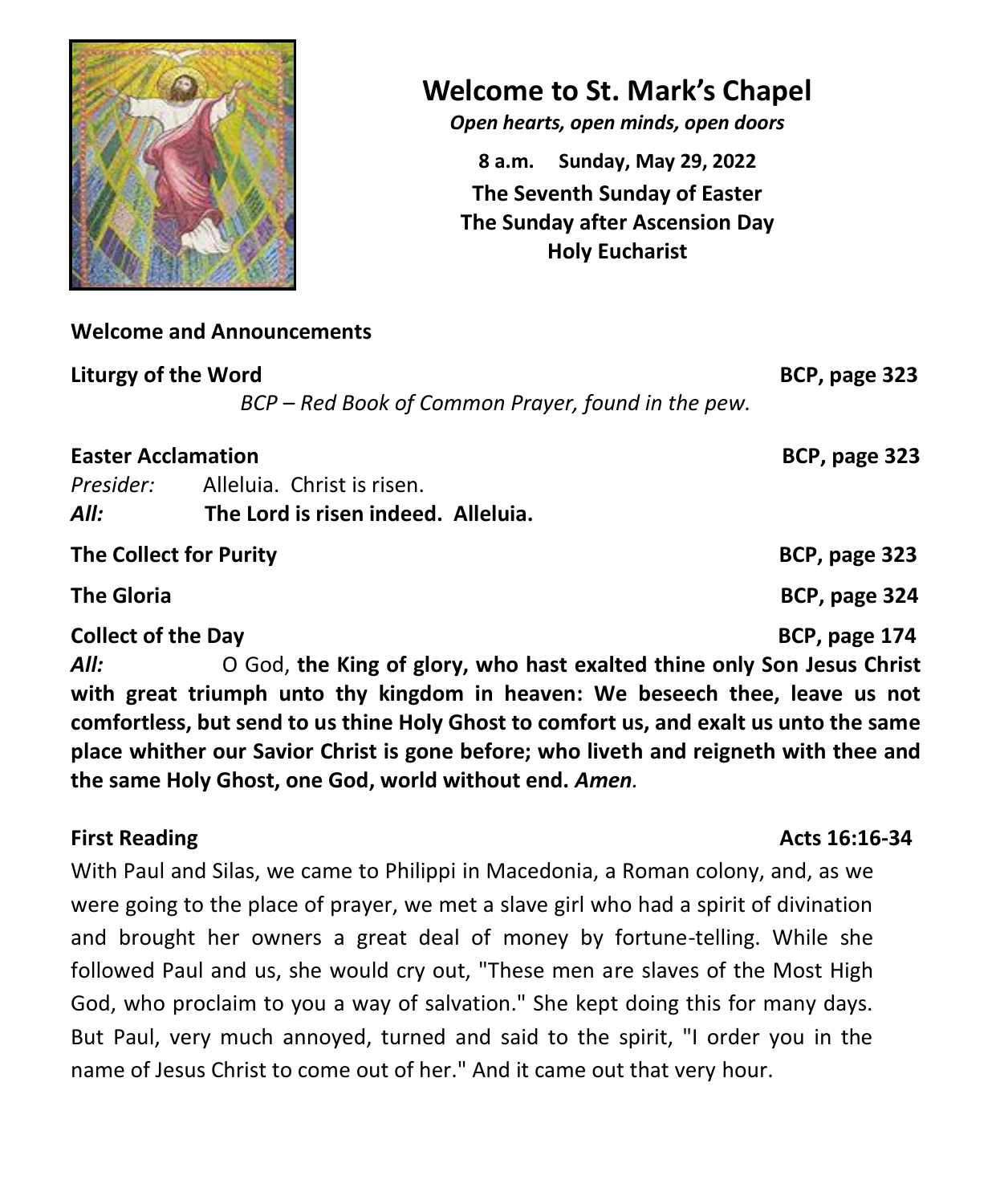But when her owners saw that their hope of making money was gone, they seized Paul and Silas and dragged them into the marketplace before the authorities. When they had brought them before the magistrates, they said, "These men are disturbing our city; they are Jews and are advocating customs that are not lawful for us as Romans to adopt or observe." The crowd joined in attacking them, and the magistrates had them stripped of their clothing and ordered them to be beaten with rods. After they had given them a severe flogging, they threw them into prison and ordered the jailer to keep them securely. Following these instructions, he put them in the innermost cell and fastened their feet in the stocks. About midnight Paul and Silas were praying and singing hymns to God, and the prisoners were listening to them. Suddenly there was an earthquake, so violent that the foundations of the prison were shaken; and immediately all the doors were opened and everyone's chains were unfastened. When the jailer woke up and saw the prison doors wide open, he drew his sword and was about to kill himself, since he supposed that the prisoners had escaped. But Paul shouted in a loud voice, "Do not harm yourself, for we are all here." The jailer called for lights, and rushing in, he fell down trembling before Paul and Silas. Then he brought them outside and said, "Sirs, what must I do to be saved?" They answered, "Believe on the Lord Jesus, and you will be saved, you and your household." They spoke the word of the Lord to him and to all who were in his house. At the same hour of the night he took them and washed their wounds; then he and his entire family were baptized without delay. He brought them up into the house and set food before them; and he and his entire household rejoiced that he had become a believer in God.

*Reader:* The Word of the Lord. *People:* **Thanks be to God.**

**Psalm 97** *Dominus regnavit* 

1 The LORD is King;

let the earth rejoice; \*

let the multitude of the isles be glad.

2 Clouds and darkness are round about him, \*

righteousness and justice are the foundations of his throne.

3 A fire goes before him \*

and burns up his enemies on every side.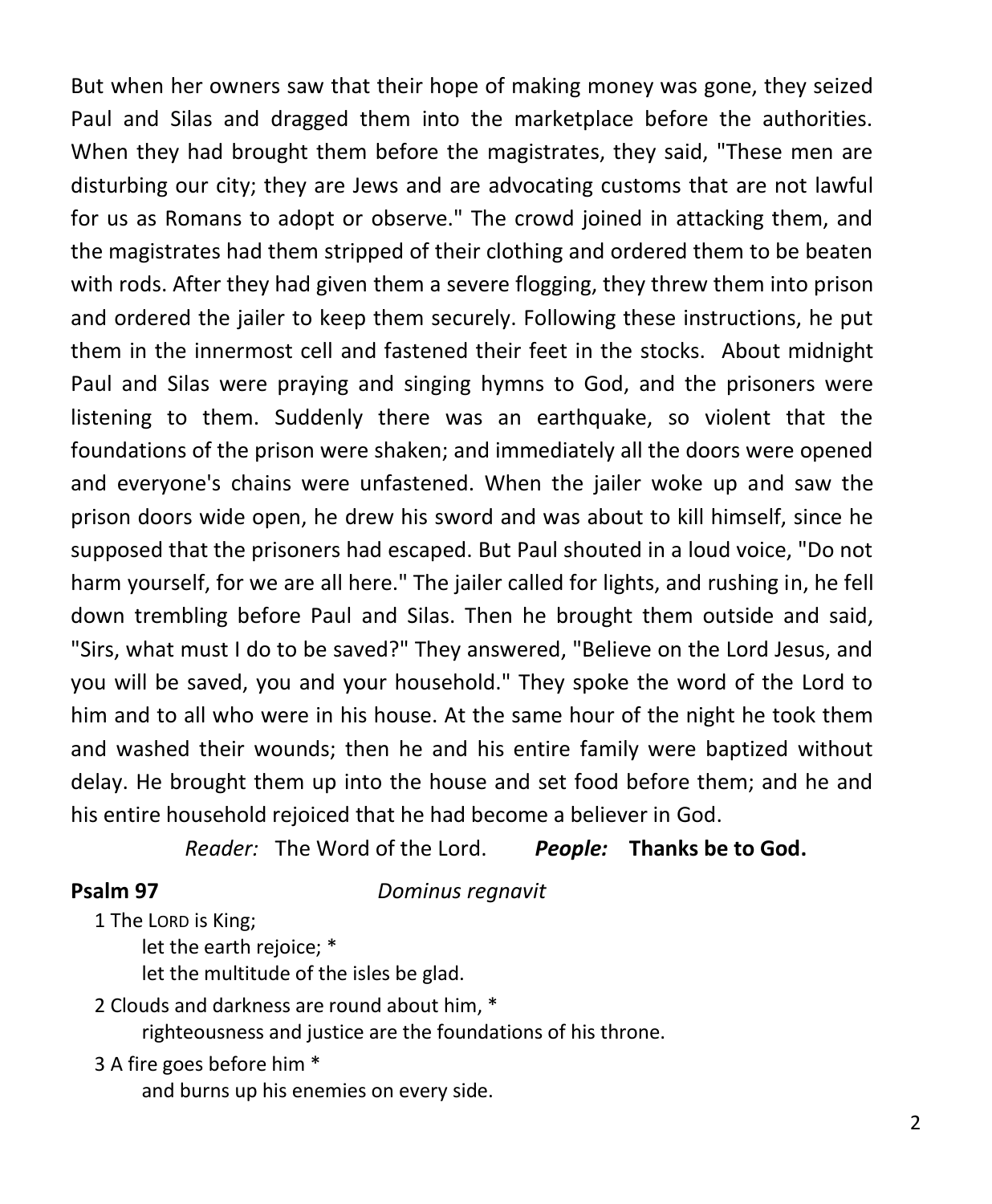4 His lightnings light up the world; \* the earth sees it and is afraid.

5 The mountains melt like wax at the presence of the LORD, \* at the presence of the Lord of the whole earth.

6 The heavens declare his righteousness, \* and all the peoples see his glory.

7 Confounded be all who worship carved images and delight in false gods! \* Bow down before him, all you gods.

8 Zion hears and is glad, and the cities of Judah rejoice, \* because of your judgments, O LORD.

9 For you are the LORD,

most high over all the earth; \* you are exalted far above all gods.

10 The LORD loves those who hate evil; \* he preserves the lives of his saints and delivers them from the hand of the wicked.

11 Light has sprung up for the righteous. \* and joyful gladness for those who are truehearted.

12 Rejoice in the LORD, you righteous, \* and give thanks to his holy Name.

# **Second Reading Revelation 22:12-14, 16-17, 20-21**

At the end of the visions I, John, heard these words: "See, I am coming soon; my reward is with me, to repay according to everyone's work. I am the Alpha and the Omega, the first and the last, the beginning and the end." Blessed are those who wash their robes, so that they will have the right to the tree of life and may enter the city by the gates. "It is I, Jesus, who sent my angel to you with this testimony for the churches. I am the root and the descendant of David, the bright morning star." The Spirit and the bride say, "Come." And let everyone who hears say, "Come." And let everyone who is thirsty come. Let anyone who wishes take the water of life as a gift. The one who testifies to these things says, "Surely I am coming soon." Amen. Come, Lord Jesus! The grace of the Lord Jesus be with all the saints. Amen.

*Reader:* The Word of the Lord. *People:* **Thanks be to God.**